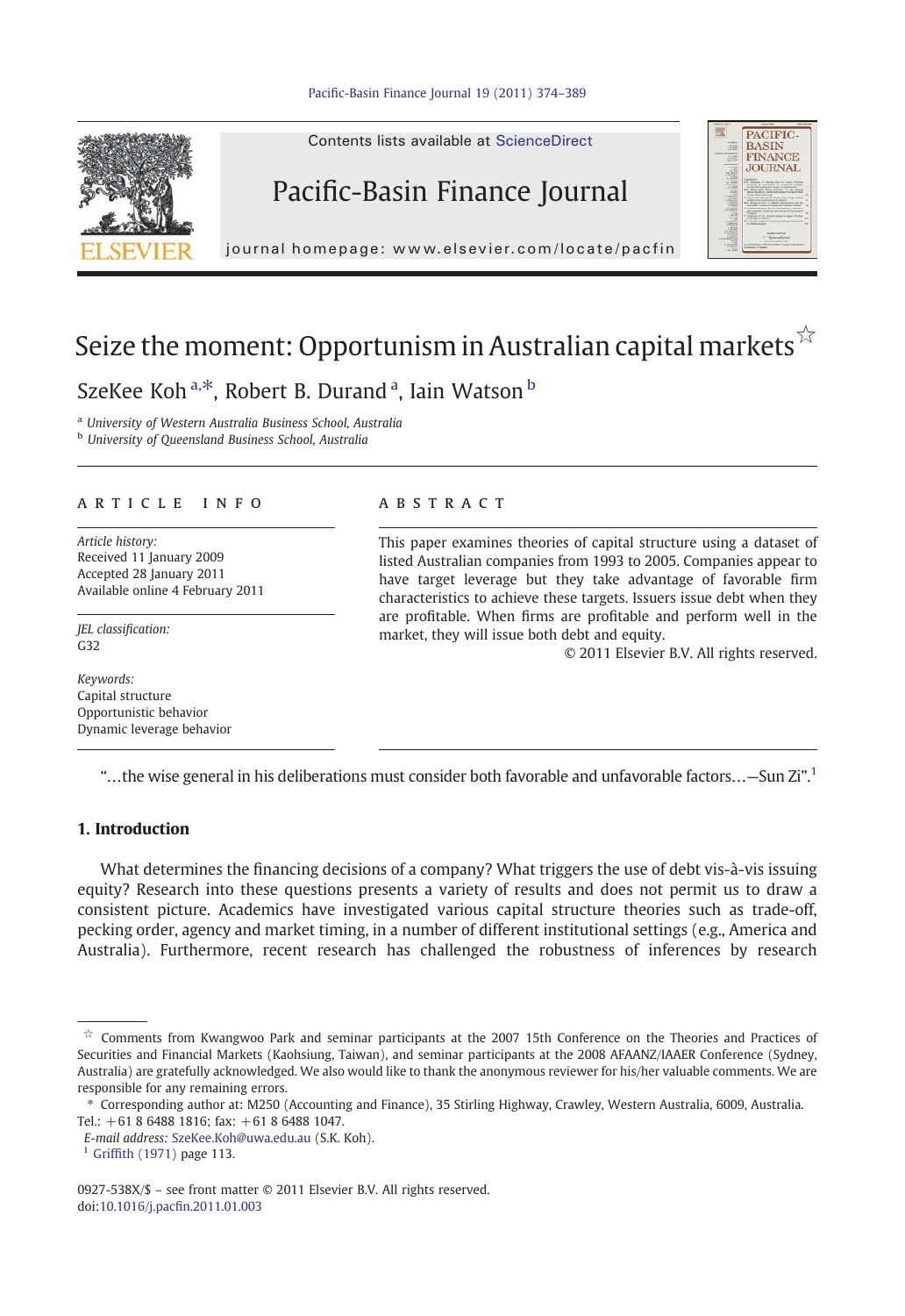suggesting that firms have target leverage ([Shyam-Sunder and Myers, 1999; Chang and Dasgupta, 2009](#page--1-0)<sup>2</sup>). Hence, the existing empirical evidence on capital structure is mixed, leaving one of the central questions in corporate finance unanswered.

One of the reasons for the absence of a satisfactory answer is due to the fact that a number of competing theories share the same predictions. For example, the trade-off and market timing hypotheses predict that a negative relationship exists between the market-to-book ratio and the leverage of a firm. This implies that if external finance is raised, firms will issue equity (instead of debt) when their market performance is high. Therefore, any analysis that finds that equity issuance is associated with high performance is inconclusive as to which theory best explains the data. We employ a methodology that allows us to test the capital structure decisions in a setting where competing theories of capital structure do not share the same predictions. We group firms into four categories. The first three groups consist of external fund raisers and we sub-categorize them into issuers of debt, equity and dual issuers (those who issue debt and equity concurrently). The fourth group consists of firms that do not raise any external funds (i.e., they do not issue debt or equity).<sup>3</sup> These four categories represent the entire set of strategies open to firms. $4$  To model each strategy, we then utilise a common set of explanatory variables that are widely accepted in the corporate finance literature. Using common explanatory variables to explain all of the four possible capital raising strategies simultaneously, provides an opportunity to compare and contrast competing explanations for competing theories. For example, both trade-off and market timing hypotheses predict that firms issue less debt when their market performance is high. Therefore, there is a problem in the interpretation of the market-to-book ratio when analyzing the decision to issue debt or equity: a negative relationship between issuing debt and firms' market-to-book ratio is consistent with the predictions of both trade-off and market timing. By performing a logistic regression on dual-issuers against equity issuers, the market timing effects will be held constant and should be insignificant when modeling the choice of the dual versus equity issue. Any effects on the market performance variable observed can be attributed to trade-off hypothesis.

Using a sample of listed firms from the Australian Securities Exchange (ASX) between 1993 and 2005, we separate our data into the four groups introduced in the preceding paragraph (issuers of debt, equity, dual issuers and firms that do not issue debt or equity). We explore the determinants of the type of financing that Australian companies utilize. We also consider how firms adjust their capital structures dynamically. Our analysis enables us to understand why, and when, firms choose to use external financing.

Our analysis of Australian companies demonstrates that firms behave opportunistically when raising funds. Managers seize the moment to exploit firm characteristics that facilitate a particular capital-raising strategy at a particular time. In the long run, firms appear to have a target debt ratio which is determined by various tradeoffs between the costs and benefits of debt versus equity. Therefore, managers act opportunistically to achieve strategic goals.

## 2. Literature review

There are many reasons behind the choice of securities when firms require funding. Previous research offers various, but competing, models to explain this financing decision: trade-off theory, pecking order theory and market timing. We discuss each of these.

In the trade-off model, firms identify their optimal leverage by weighing the costs and benefits of an additional dollar of debt ([Modigliani and Miller, 1963; Jensen and Meckling, 1976; Myers, 1977; Stulz,](#page--1-0) [1990; Hart and Moore, 1995; and Ross, 1977\)](#page--1-0). The benefits of debt include, for example, the tax

<sup>&</sup>lt;sup>2</sup> We discuss [Shyam-Sunder and Myers \(1999\) and Chang and Dasgupta \(2009\)](#page--1-0), and their implications for this study, in the following section.

 $3$  Therefore, we assume that not raising capital (that is, having a passive capital structure strategy) is also a decision undertaken by a firm's management.

<sup>&</sup>lt;sup>4</sup> It can be argued that another capital raising strategy is to issue hybrid securities such as convertible debt. In this paper, convertible issues are not captured separately from the four capital raising activities (issuers of debt, equity, dual issuers and firms that do not issue debt or equity). If a sample firm issues only convertible debt in a fiscal year, the firm will be grouped as a debt issuer (if the net debt issued exceeds 5% of the book value of the total assets).